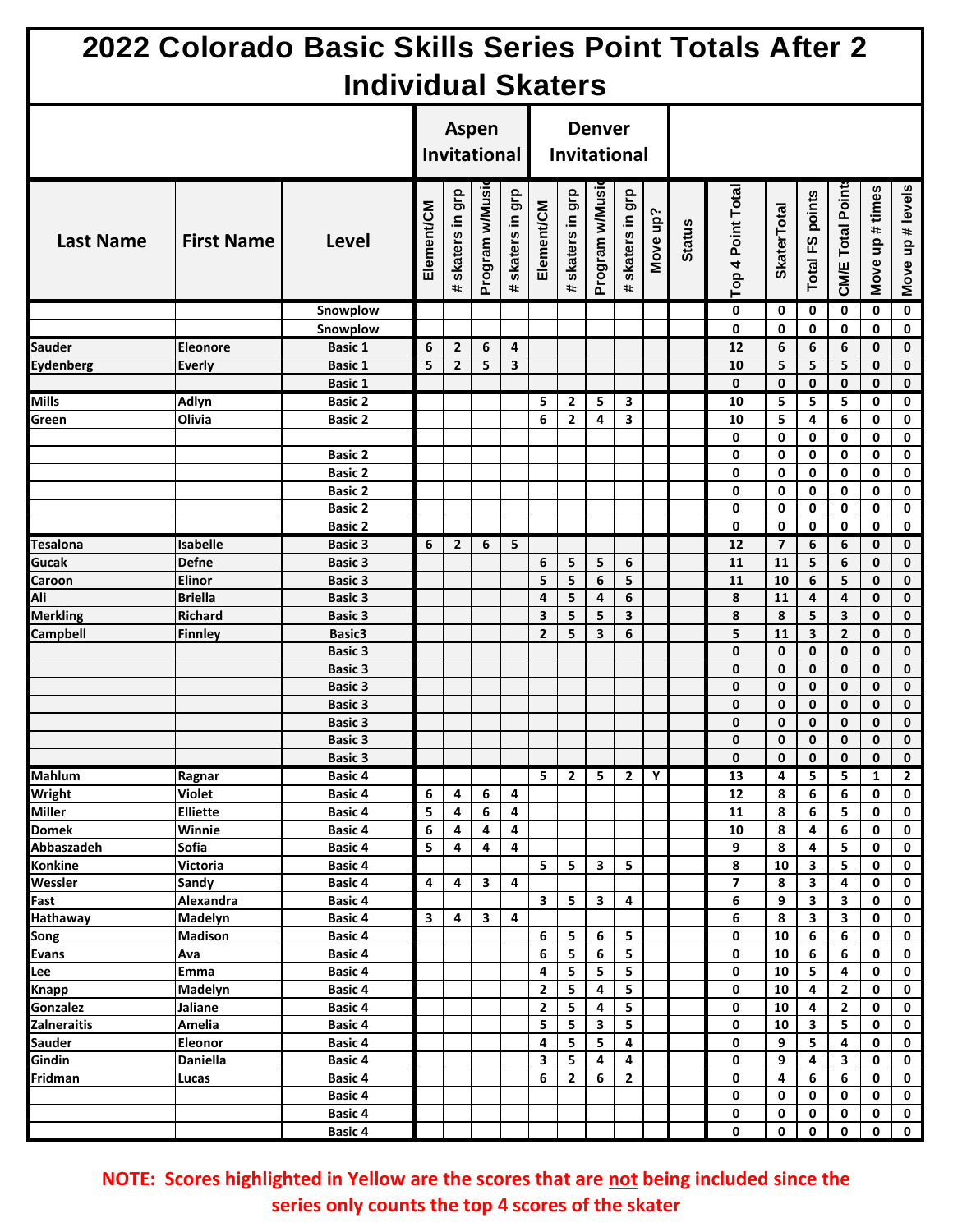|                            |                   |                       |                |                         | <b>Aspen</b><br><b>Invitational</b> |                             |              |                     | <b>Denver</b><br>Invitational |                     |          |               |                         |                    |                |                         |                    |                  |
|----------------------------|-------------------|-----------------------|----------------|-------------------------|-------------------------------------|-----------------------------|--------------|---------------------|-------------------------------|---------------------|----------|---------------|-------------------------|--------------------|----------------|-------------------------|--------------------|------------------|
| <b>Last Name</b>           | <b>First Name</b> | Level                 | Element/CM     | grp<br>skaters in<br>#  | Program w/Musi                      | skaters in grp<br>$\ddot{}$ | Element/CM   | skaters in grp<br># | Program w/Musi                | skaters in grp<br># | Move up? | <b>Status</b> | Top 4 Point Total       | <b>SkaterTotal</b> | otal FS points | CM/E Total Point        | up # times<br>Move | Move up # levels |
| <b>Figaro</b>              | <b>Natalie</b>    | <b>Basic 5</b>        |                |                         |                                     |                             | 6            | 4                   | 6                             | 6                   |          |               | 12                      | 10                 | 6              | 6                       | 0                  | $\mathbf 0$      |
| Mikita                     | Penelope          | <b>Basic 5</b>        |                |                         |                                     |                             | 5            | 6                   | 6                             | 6                   |          |               | 11                      | 12                 | 6              | 5                       | $\mathbf 0$        | 0                |
| <b>Tesalona</b>            | Isabelle          | <b>Basic 5</b>        |                |                         |                                     |                             | 6            | 6                   | 5                             | 6                   |          |               | 11                      | 12                 | 5              | 6                       | $\mathbf{0}$       | 0                |
| <b>Lasry Rondina</b>       | Arwen             | <b>Basic 5</b>        | 6              | $\overline{2}$          | 5                                   | 4                           |              |                     |                               |                     |          |               | 11                      | 6                  | 5              | 6                       | $\mathbf 0$        | 0                |
| <b>Appiah</b>              | <b>Naomi</b>      | <b>Basic 5</b>        |                |                         |                                     |                             | 4            | 6                   | 4                             | 6                   |          |               | 8                       | 12                 | 4              | 4                       | 0                  | 0                |
| Kogan                      | <b>Chloe</b>      | <b>Basic 5</b>        |                |                         |                                     |                             | 5            | 4                   | 3                             | 6                   |          |               | 8                       | 10                 | 3              | 5                       | 0                  | 0                |
| Lee                        | Andrea            | <b>Basic 5</b>        | 5              | $\overline{2}$          | 3                                   | 4                           |              |                     |                               |                     |          |               | 8                       | 6                  | 3              | 5                       | $\mathbf 0$        | 0                |
| Genzer                     | Kayla             | <b>Basic 5</b>        |                |                         |                                     |                             | 3            | 6                   | 4                             | 6                   |          |               | $\overline{7}$          | 12                 | 4              | 3                       | $\mathbf 0$        | 0                |
| Cook                       | Paxton            | <b>Basic 5</b>        |                |                         |                                     |                             | 3            | 4                   | 2                             | 6                   |          |               | 5                       | 10                 | 2              | 3                       | 0                  | 0                |
| <b>Mustacchio</b>          | Lainie            | <b>Basic 5</b>        |                |                         |                                     |                             | $\mathbf{1}$ | 6                   | $\overline{2}$                | 6                   |          |               | 3                       | 12                 | $\overline{2}$ | $\mathbf{1}$            | $\mathbf 0$        | 0                |
| Jimanov                    | Emma              | <b>Basic 5</b>        |                |                         |                                     |                             | $\mathbf{2}$ | 6                   | 1                             | 6                   |          |               | 3                       | 12                 | 1              | $\mathbf{2}$            | $\mathbf 0$        | $\mathbf 0$      |
| <b>Bahn</b>                | Cora              | <b>Basic 5</b>        |                |                         |                                     |                             | 4            | 4                   | $\mathbf{1}$                  | 6                   |          |               | 0                       | 10                 | $\mathbf{1}$   | $\overline{\mathbf{4}}$ | $\mathbf 0$        | 0                |
| Pletcher                   | Madelynn          | Basic 6               | 6              | 2                       | 6                                   | 6                           | 4            | 5                   | $\mathbf{2}$                  | 5                   | Υ        |               | 21                      | 18                 | 8              | 10                      | 1                  | 4                |
| <b>Bartha</b>              | Zsofia            | Basic 6               | 6              | $\overline{\mathbf{3}}$ | 6                                   | 3                           |              |                     |                               |                     |          |               | 12                      | 6                  | 6              | 6                       | $\mathbf 0$        | 0                |
| Semochkina                 | Sofia             | Basic 6               |                |                         |                                     |                             | 6            | 5                   | 5                             | 6                   |          |               | 11                      | 11                 | 5              | 6                       | 0                  | 0                |
| Gleason                    | <b>Scarlett</b>   | <b>Basic 6</b>        | 5              | 3                       | 5                                   | $\overline{\mathbf{3}}$     |              |                     |                               |                     |          |               | 10                      | 6                  | 5              | 5                       | 0                  | 0                |
|                            |                   | Basic 6               |                |                         |                                     |                             | 5            | 5                   | 4                             | 5                   |          |               | 9                       | 10                 | 4              | 5                       | 0                  | 0                |
| Rodriguez                  | <b>Brinley</b>    |                       |                |                         |                                     |                             |              |                     |                               |                     |          |               |                         |                    |                |                         |                    |                  |
| <b>Houghton</b><br>Thomson | Lillyana          | <b>Basic 6</b>        | 4              | 3                       | 4                                   | 3                           |              | 5                   |                               |                     |          |               | 8<br>7                  | 6<br>11            | 4              | 4<br>3                  | 0<br>0             | 0                |
|                            | Arya              | Basic 6<br>Basic 6    |                |                         |                                     |                             | 3<br>2       | 5                   | 4<br>$\mathbf{2}$             | 6<br>6              |          |               | 4                       | 11                 | 4<br>2         | 2                       | 0                  | 0                |
| Horowitz                   | <b>Abigail</b>    | <b>Basic 6</b>        |                |                         |                                     |                             |              |                     |                               |                     |          |               | 0                       | 0                  |                | $\mathbf 0$             |                    | 0                |
|                            |                   |                       |                |                         |                                     |                             |              |                     |                               |                     |          |               |                         |                    | 0              | $\mathbf 0$             | 0                  | 0                |
|                            |                   | <b>Basic 6</b>        |                |                         |                                     |                             |              |                     |                               |                     |          |               | 0                       | 0                  | 0              |                         | 0                  | 0                |
|                            |                   | Basic 6               |                |                         |                                     |                             |              |                     |                               |                     |          |               | 0                       | 0                  | 0              | $\mathbf 0$             | 0                  | 0                |
|                            |                   | <b>Basic 4</b>        |                |                         |                                     |                             |              |                     |                               |                     |          |               | 0                       | $\mathbf 0$        | 0              | $\mathbf 0$             | $\mathbf 0$        | $\mathbf 0$      |
|                            |                   | Basic 6               |                |                         |                                     |                             |              |                     |                               |                     |          |               | 0                       | 0                  | 0              | $\mathbf 0$             | 0                  | 0                |
| LeRoy                      | <b>Ziva</b>       | <b>Pre-Free Skate</b> |                |                         |                                     |                             | 6            | 6                   | 6                             | 5                   |          |               | 12                      | 11                 | 6              | 6                       | 0                  | 0                |
| Pacheco                    | Lincoln           | <b>Pre-Free Skate</b> |                |                         |                                     |                             | 6            | 5                   | 6                             | 5                   |          |               | 12                      | 10                 | 6              | 6                       | $\mathbf 0$        | 0                |
| <b>Bruice</b>              | Leighton          | <b>Pre-Free Skate</b> | 6              | 5                       | $\boldsymbol{6}$                    | $\pmb{4}$                   |              |                     |                               |                     |          |               | ${\bf 12}$              | $\boldsymbol{9}$   | 6              | 6                       | $\pmb{0}$          | $\mathbf 0$      |
| <b>Bassett</b>             | Aspen             | <b>Pre-Free Skate</b> |                |                         |                                     |                             | 5            | 6                   | 5                             | 5                   |          |               | 10                      | 11                 | 5              | 5                       | $\mathbf 0$        | $\mathbf{0}$     |
| Gale                       | <b>Charlotte</b>  | <b>Pre-Free Skate</b> |                |                         |                                     |                             | 5            | 5                   | 5                             | 5                   |          |               | 10                      | 10                 | 5              | 5                       | 0                  | 0                |
| Mead                       | Maya              | <b>Pre-Free Skate</b> | 5              | 5                       | 5                                   | 4                           |              |                     |                               |                     |          |               | 10                      | 9                  | 5              | 5                       | 0                  | 0                |
| Jones                      | <b>Brianna</b>    | <b>Pre-Free Skate</b> | 3              | 5                       | 5                                   | 5                           |              |                     |                               |                     |          |               | 8                       | 10                 | 5              | 3                       | 0                  | 0                |
| <b>Gonzalez</b>            | Gabriella         | <b>Pre-Free Skate</b> |                |                         |                                     |                             | 4            | 6                   | 4                             | 4                   |          |               | 8                       | 10                 | 4              | 4                       | 0                  | 0                |
| Maldonado                  | Mila              | <b>Pre-Free Skate</b> | 4              | 5                       | 4                                   | 4                           |              |                     |                               |                     |          |               | 8                       | 9                  | 4              | 4                       | 0                  | 0                |
| Hahn                       | Audrey            | <b>Pre-Free Skate</b> |                |                         |                                     |                             | 3            | 6                   | 4                             | 5                   |          |               | $\overline{7}$          | 11                 | 4              | 3                       | 0                  | 0                |
| <b>Bartholuchi</b>         | Alyssandra        | <b>Pre-Free Skate</b> |                |                         |                                     |                             | 3            | 5                   | 4                             | 5                   |          |               | $\overline{\mathbf{z}}$ | 10                 | 4              | 3                       | 0                  | 0                |
| Larsen                     | <b>Sierra</b>     | <b>Pre-Free Skate</b> |                |                         |                                     |                             | 4            | 5                   | 3                             | $\overline{4}$      |          |               | $\overline{7}$          | 9                  | 3              | 4                       | 0                  | 0                |
| Gleason                    | <b>Maeve</b>      | <b>Pre-Free Skate</b> | $\overline{2}$ | 5                       | $\mathbf{3}$                        | 5                           |              |                     |                               |                     |          |               | 5                       | 10                 | 3              | $\mathbf{2}$            | $\mathbf 0$        | 0                |
| Guzman                     | Allison           | <b>Pre-Free Skate</b> |                |                         |                                     |                             | $\mathbf{1}$ | 6                   | 3                             | 5                   |          |               | 4                       | 11                 | 3              | $\mathbf{1}$            | 0                  | 0                |
| Schaub                     | Samantha          | <b>Pre-Free Skate</b> |                |                         |                                     |                             | $\mathbf{2}$ | 6                   | $\mathbf{2}$                  | 5                   |          |               | 4                       | 11                 | $\overline{2}$ | $\mathbf{2}$            | 0                  | 0                |
| <b>Stemole</b>             | Grace             | <b>Pre-Free Skate</b> |                |                         |                                     |                             | $\mathbf{2}$ | 5                   | $\mathbf{2}$                  | 5                   |          |               | 4                       | 10                 | $\mathbf{2}$   | $\mathbf{2}$            | 0                  | 0                |
|                            |                   | <b>Pre-Free Skate</b> |                |                         |                                     |                             |              |                     |                               |                     |          |               | 0                       | 0                  | 0              | 0                       | 0                  | 0                |
|                            |                   | <b>Pre-Free Skate</b> |                |                         |                                     |                             |              |                     |                               |                     |          |               | 0                       | 0                  | 0              | 0                       | 0                  | 0                |
|                            |                   | <b>Pre-Free Skate</b> |                |                         |                                     |                             |              |                     |                               |                     |          |               | 0                       | 0                  | 0              | 0                       | 0                  | $\mathbf 0$      |

**NOTE: Scores highlighted in Yellow are the scores that are not being included since the series only counts the top 4 scores of the skater**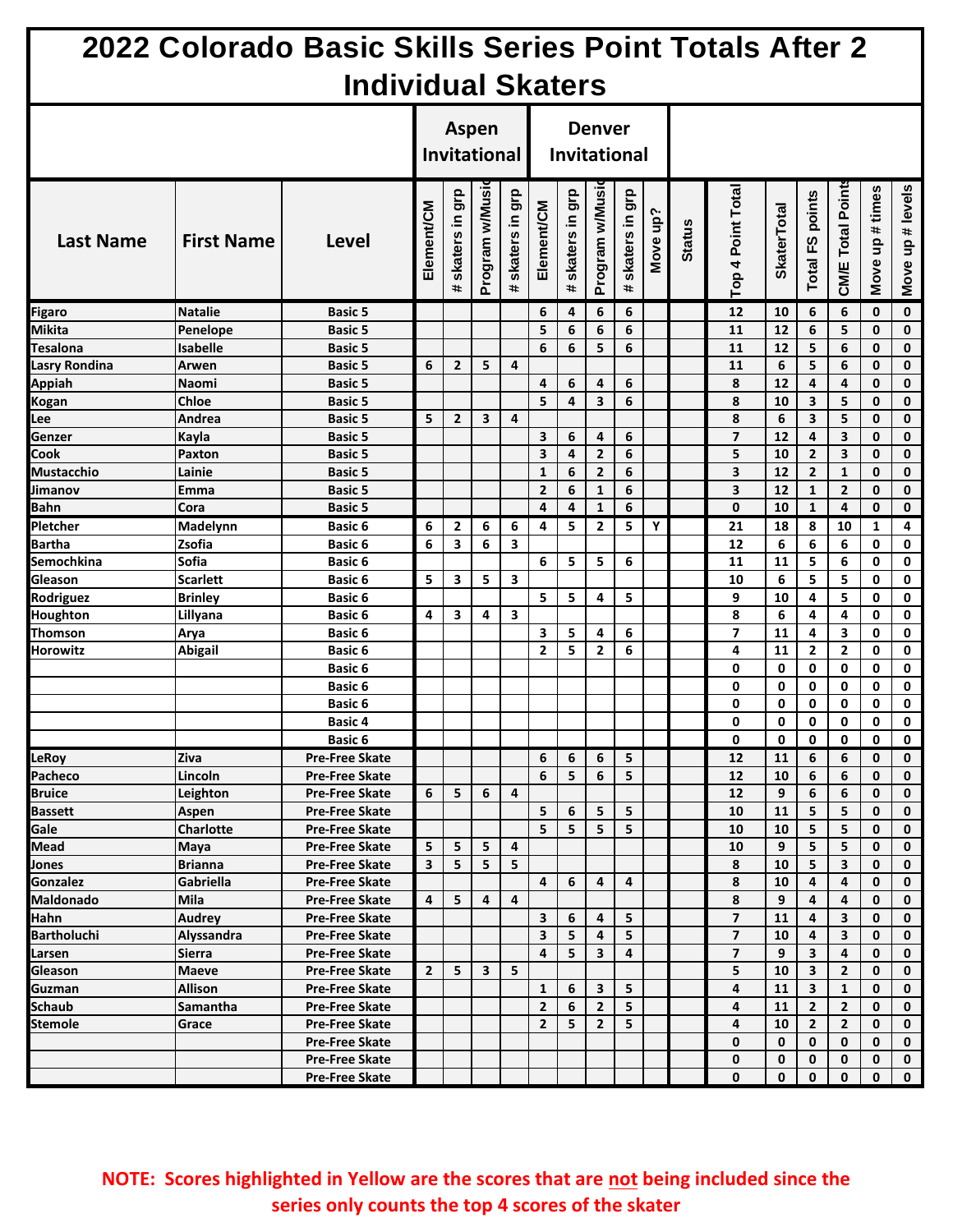|                  |                   |                     |            |                                | <b>Aspen</b>   |                     |                         |                     | <b>Denver</b>  |                     |          |               |                   |                    |                         |                         |                    |                  |
|------------------|-------------------|---------------------|------------|--------------------------------|----------------|---------------------|-------------------------|---------------------|----------------|---------------------|----------|---------------|-------------------|--------------------|-------------------------|-------------------------|--------------------|------------------|
|                  |                   | Invitational        |            |                                |                |                     |                         | Invitational        |                |                     |          |               |                   |                    |                         |                         |                    |                  |
| <b>Last Name</b> | <b>First Name</b> | Level               | Element/CM | grp<br>skaters in<br>$\ddot{}$ | Program w/Musi | skaters in grp<br># | Element/CM              | skaters in grp<br># | Program w/Musi | skaters in grp<br># | Move up? | <b>Status</b> | Top 4 Point Total | <b>SkaterTotal</b> | Total FS points         | <b>CM/E Total Point</b> | up # times<br>Move | Move up # levels |
| Probst           | Caleb             | Free Skate 1        |            |                                |                |                     | 6                       | $\mathbf{2}$        | 6              | 3                   |          |               | 12                | 5                  | 6                       | 6                       | 0                  | 0                |
| <b>Rutenbeck</b> | Ava               | Free Skate 1        |            |                                |                |                     | 6                       | 5                   | 5              | 5                   |          |               | 11                | 10                 | 5                       | 6                       | 0                  | 0                |
| <b>Bruice</b>    | <b>Tulah</b>      | Free Skate 1        | 5          | $\mathbf{2}$                   | 5              | 4                   |                         |                     |                |                     |          |               | 10                | 6                  | 5                       | 5                       | $\mathbf 0$        | 0                |
| <b>Merkling</b>  | <b>Xavier</b>     | Free Skate 1        |            |                                |                |                     | 5                       | $\mathbf{2}$        | 5              | 3                   |          |               | 10                | 5                  | 5                       | 5                       | 0                  | 0                |
| Buxman           | Raia              | Free Skate 1        |            |                                |                |                     | 3                       | 5                   | 6              | 5                   |          |               | 9                 | 10                 | 6                       | 3                       | 0                  | 0                |
| LaMarche         | Sophia            | Free Skate 1        |            |                                |                |                     | 5                       | 5                   | 4              | 5                   |          |               | 9                 | 10                 | 4                       | 5                       | 0                  | 0                |
| Goldine          | <b>Stella</b>     | Free Skate 1        |            |                                |                |                     | 6                       | 4                   | 3              | 5                   |          |               | 9                 | 9                  | 3                       | 6                       | 0                  | 0                |
| Jones            | <b>Brianna</b>    | Free Skate 1        |            |                                |                |                     | 3                       | 4                   | 6              | 4                   |          |               | 9                 | 8                  | 6                       | 3                       | 0                  | 0                |
| <b>Dukmak</b>    | <b>Sakina</b>     | Free Skate 1        |            |                                |                |                     | 5                       | 4                   | 4              | 4                   |          |               | 9                 | 8                  | 4                       | 5                       | 0                  | 0                |
| Vancik           | <b>Maeve</b>      | Free Skate 1        |            |                                |                |                     | 4                       | 4                   | $\mathbf{2}$   | 5                   |          |               | 6                 | 9                  | $\overline{\mathbf{2}}$ | 4                       | 0                  | 0                |
| Parsons          | Charlie           | Free Skate 1        |            |                                |                |                     | $\overline{2}$          | 5                   | $\overline{2}$ | 5                   |          |               | 4                 | 10                 | $\overline{\mathbf{2}}$ | $\mathbf{2}$            | 0                  | 0                |
| Lacey            | Keira             | Free Skate 1        |            |                                |                |                     | 4                       | 5                   | 5              | 5                   |          |               | 0                 | 10                 | 5                       | 4                       | 0                  | 0                |
| <b>Taylor</b>    | Charlotte         | Free Skate 1        | 6          | 2                              | 6              | 4                   |                         |                     |                |                     |          |               | 0                 | 6                  | 6                       | 6                       | 0                  | 0                |
|                  |                   | Free Skate 1        |            |                                |                |                     |                         |                     |                |                     |          |               | 0                 | 0                  | 0                       | 0                       | 0                  | 0                |
|                  |                   | Free Skate 1        |            |                                |                |                     |                         |                     |                |                     |          |               | 0                 | 0                  | 0                       | 0                       | 0                  | 0                |
|                  |                   | Free Skate 1        |            |                                |                |                     |                         |                     |                |                     |          |               | 0                 | 0                  | 0                       | 0                       | 0                  | 0                |
|                  |                   | Free Skate 1        |            |                                |                |                     |                         |                     |                |                     |          |               | 0                 | 0                  | 0                       | 0                       | 0                  | 0                |
| <b>Bonda</b>     | Lesedi            | <b>Free Skate 2</b> |            |                                |                |                     | 6                       | 4                   | 6              | 6                   |          |               | 12                | 10                 | 6                       | 6                       | 0                  | 0                |
| <b>Berry</b>     | Andrew            | Free Skate 2        |            |                                |                |                     | 4                       | 4                   | 4              | 6                   |          |               | 8                 | 10                 | 4                       | 4                       | $\mathbf 0$        | 0                |
| <b>Stout</b>     | Alessia           | Free Skate 2        |            |                                |                |                     | 5                       | 4                   | 3              | 6                   |          |               | 8                 | 10                 | 3                       | 5                       | 0                  | 0                |
| Westmark         | Ashley            | <b>Free Skate 2</b> | 3          | 1                              | 3              | 1                   |                         |                     |                |                     |          |               | 6                 | $\mathbf{2}$       | 3                       | 3                       | 0                  | 0                |
| Maldonado        | Mila              | Free Skate 2        |            |                                |                |                     | $\overline{\mathbf{3}}$ | 4                   | $\overline{2}$ | 6                   |          |               | 5                 | 10                 | $\overline{\mathbf{2}}$ | 3                       | $\mathbf 0$        | $\mathbf 0$      |
|                  |                   | Free Skate 2        |            |                                |                |                     |                         |                     |                |                     |          |               | $\mathbf{0}$      | 0                  | $\mathbf{0}$            | 0                       | $\mathbf 0$        | 0                |
|                  |                   | Free Skate 2        |            |                                |                |                     |                         |                     |                |                     |          |               | 0                 | $\mathbf{0}$       | $\mathbf{0}$            | $\mathbf{0}$            | $\mathbf 0$        | 0                |
|                  |                   | Free Skate 2        |            |                                |                |                     |                         |                     |                |                     |          |               | 0                 | 0                  | 0                       | 0                       | $\mathbf 0$        | 0                |
|                  |                   | <b>Free Skate 2</b> |            |                                |                |                     |                         |                     |                |                     |          |               | 0                 | $\mathbf{0}$       | $\mathbf 0$             | $\mathbf{0}$            | $\mathbf 0$        | 0                |
|                  |                   | <b>Free Skate 2</b> |            |                                |                |                     |                         |                     |                |                     |          |               | 0                 | 0                  | $\mathbf 0$             | 0                       | $\mathbf 0$        | 0                |
|                  |                   | Free Skate 2        |            |                                |                |                     |                         |                     |                |                     |          |               | $\mathbf{0}$      | $\Omega$           | $\Omega$                | 0                       | $\Omega$           | $\Omega$         |
|                  |                   | Free Skate 2        |            |                                |                |                     |                         |                     |                |                     |          |               | 0                 | 0                  | 0                       | 0                       | 0                  | $\mathbf 0$      |
| Probst           | Kayla             | Free Skate 3        |            |                                |                |                     | 6                       | 5                   | 6              | 6                   |          |               | 12                | 11                 | 6                       | 6                       | 0                  | 0                |
| <b>Mitchell</b>  | Reagan            | Free Skate 3        |            |                                |                |                     | 5                       | 5                   | 4              | 6                   |          |               | 9                 | 11                 | 4                       | 5                       | 0                  | 0                |
| <b>Calcott</b>   | Camryn            | Free Skate 3        | 3          | 1                              | 5              | $\mathbf{2}$        |                         |                     |                |                     |          |               | 8                 | $\mathbf{3}$       | 5                       | 3                       | 0                  | 0                |
| Ruiz             | Ava               | Free Skate 3        |            |                                |                |                     | 4                       | 5                   | 2              | 6                   |          |               | 6                 | ${\bf 11}$         | 2                       | 4                       | 0                  | 0                |
| Arthur           | <b>Danielle</b>   | Free Skate 3        |            |                                |                |                     | $\mathbf{2}$            | 5                   | 3              | $\boldsymbol{6}$    |          |               | 5                 | 11                 | 3                       | 2                       | 0                  | 0                |
| Korte            | Makayla           | Free Skate 3        |            |                                |                |                     | 3                       | 5                   | $\mathbf{1}$   | 6                   |          |               | 4                 | 11                 | $\mathbf{1}$            | 3                       | 0                  | 0                |
|                  |                   | Free Skate 3        |            |                                |                |                     |                         |                     |                |                     |          |               | 0                 | 0                  | 0                       | 0                       | 0                  | 0                |
|                  |                   | Free Skate 3        |            |                                |                |                     |                         |                     |                |                     |          |               | 0                 | 0                  | 0                       | 0                       | 0                  | 0                |
|                  |                   | Free Skate 3        |            |                                |                |                     |                         |                     |                |                     |          |               | 0                 | 0                  | 0                       | 0                       | 0                  | 0                |
|                  |                   | Free Skate 3        |            |                                |                |                     |                         |                     |                |                     |          |               | 0                 | 0                  | 0                       | 0                       | 0                  | $\mathbf 0$      |
|                  |                   | Free Skate 3        |            |                                |                |                     |                         |                     |                |                     |          |               | 0                 | $\mathbf 0$        | 0                       | 0                       | 0                  | $\mathbf 0$      |

**NOTE: Scores highlighted in Yellow are the scores that are not being included since the series only counts the top 4 scores of the skater**